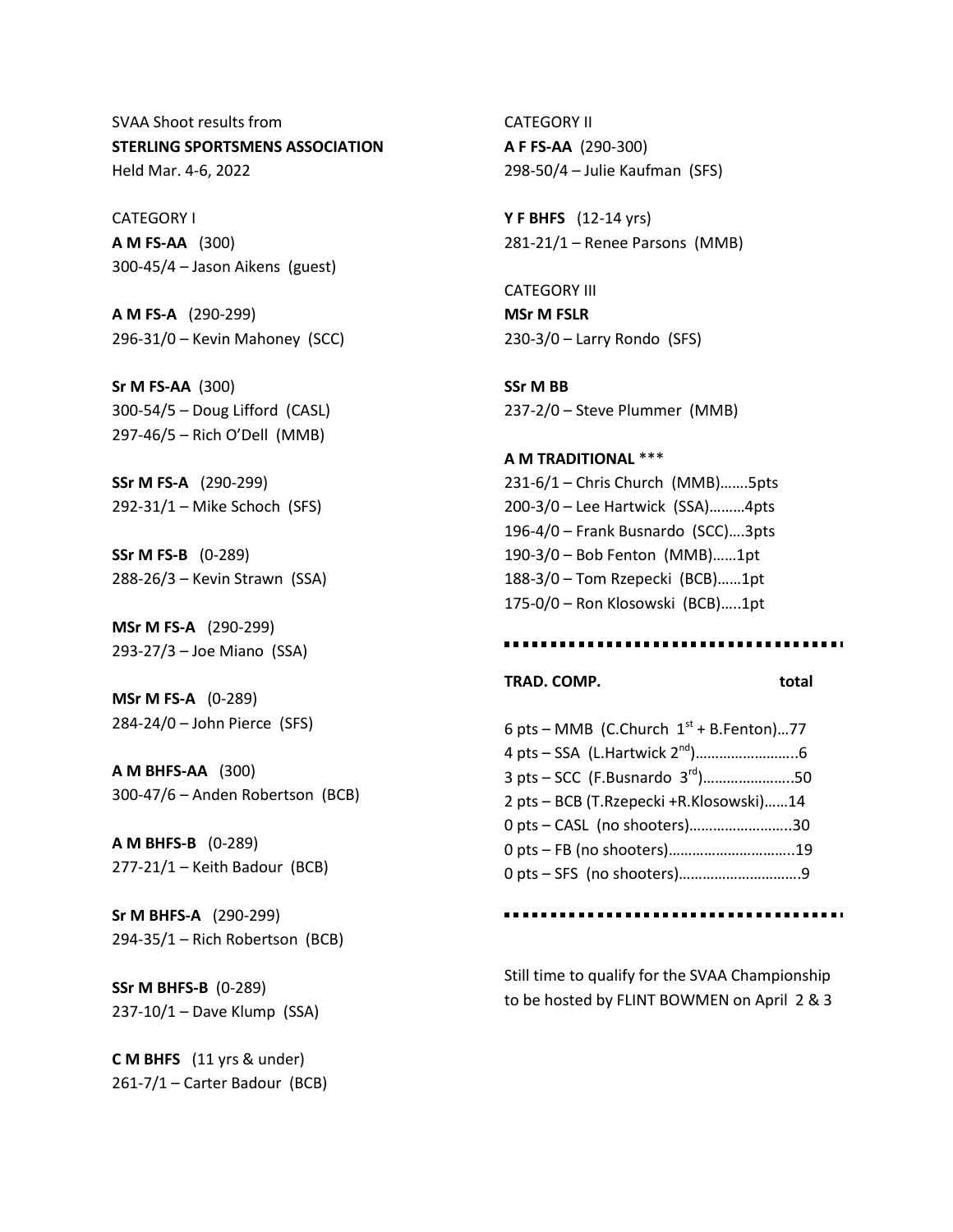#### **RIBBONS**

## **BAY CITY BOWMEN**

Anden Robertson 1st Keith Badour 1st Casrter badour 1st

### MID-MICHEE BOWMEN

Renee Parsons St Chris Church 1st

# SAGINAW FIELD & STREAM

Mike Schoch 1st John Pierce 1st Julie Kaufman 1st Larry Rondo 1st

# SHIAWASSEE CONSERVATION CLUB

Kevin Mahoney  $1<sup>st</sup>$ Frank Busnardo 3rd

## STERLING SPORTSMENS ASSOCIATION

Kevin Strawn 1st Joe Miano 1st Dave Klump 1st Lee Hartwick 2<sup>nd</sup>